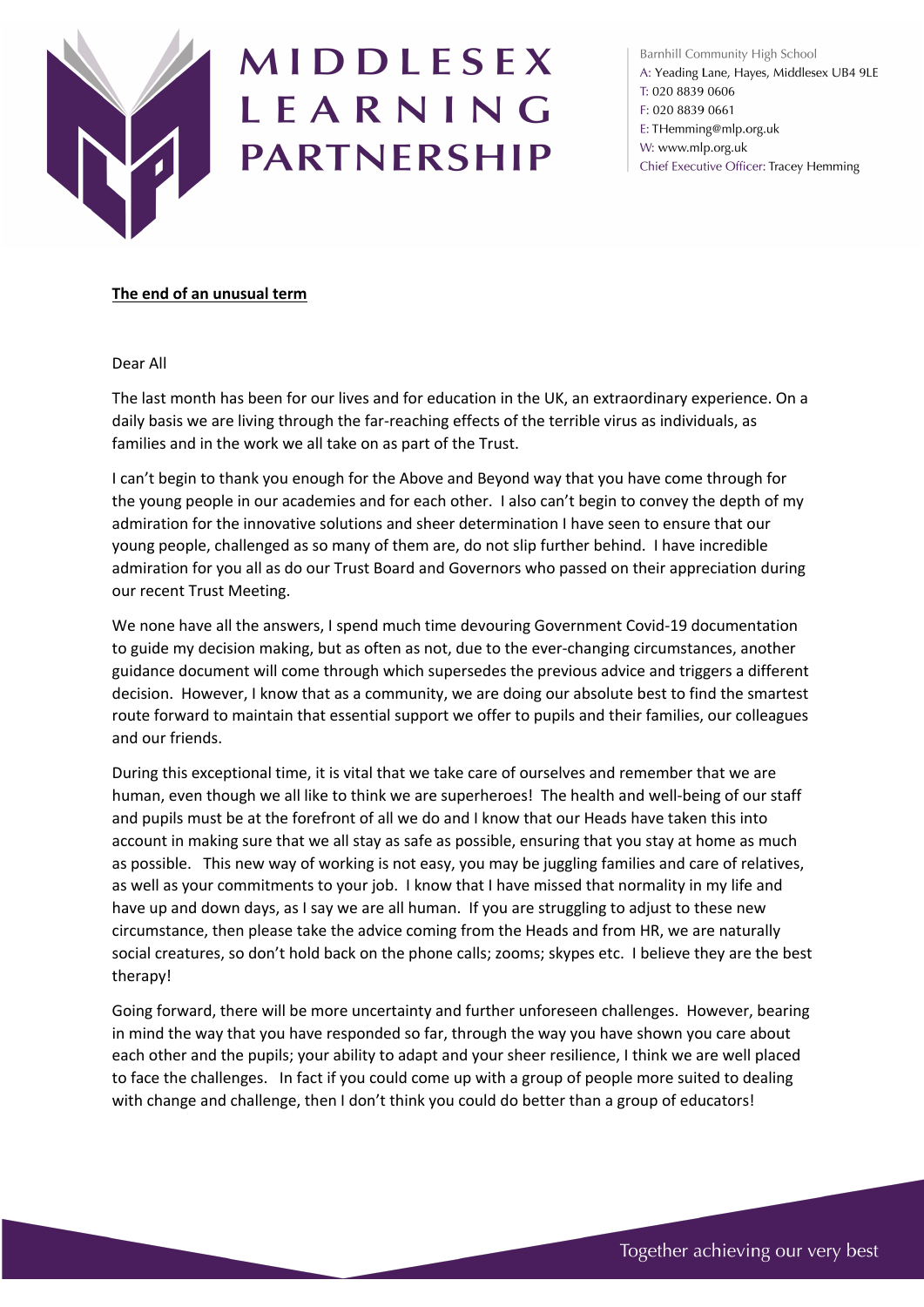

Things will get better, this will be a memory and be part of the history our pupils will study in the years to come. I think that as a sector and as a Trust we have learnt much in a very short time. There will be much to share, particularly from the virtual route pioneered by Barnhill and Damian, the Distance Guru and his team! I see virtual staff meetings coming online across the Trust after this morning's successful INSET experiment.

I hope to write a more forward looking email at the end of next term, meanwhile take care of yourselves and do not hesitate to contact myself, the central team and of course your heads if you have concerns or queries. Try and keep smiling and I hope that you manage to enjoy your Easter Holidays, chocolate, I believe is not on ration!!

Very kindest of regards

*Tracey Hemming*

Tracey Hemming CEO Middlesex Learning Partnership

**PS One request from me if you have a twitter account**. Could you please sign up to the MLP twitter account it goes under my name @TraceyHemming1 and when you tweet a relevant tweet eg the delights of virtual learning; or something you have done to feel positive about, then tag me in and it will go straight onto the MLP website. I'd really like to capture some of the superb examples we have of delivering education and care to our communities.